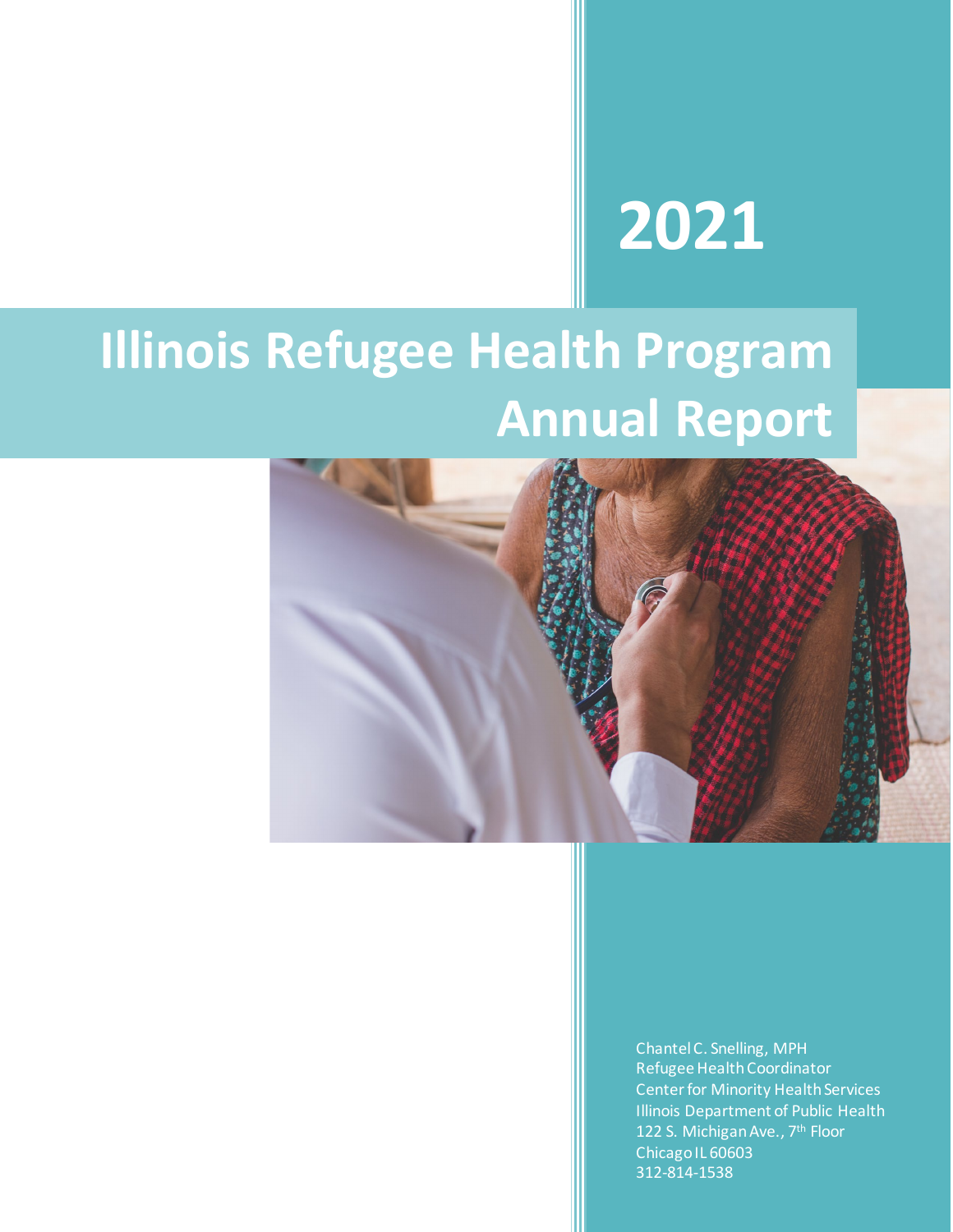

### **Illinois Refugee Health Program | 2021**

#### **What We Do**

The primary activity of the Refugee Health Program (RHP) is the administrative oversight of domestic health assessments for international newcomers. These comprehensive assessments protect health by identifying and treating communicable diseases and other health conditions that could adversely impact resettlement. Services include age-appropriate vaccines, physical examinations, and various health screenings. Health screenings include tests for tuberculosis, parasites, sexually transmitted infections, and mental health issues. Patients also received follow up care and are linked to primary and specialty care providers, as needed. In addition, the RHP afforded oversight to organizations that provide medical support services. The Health Promotion project promotes refugee health through activities, such as health literacy, medical case management, health care coordination, wellness groups, and health system navigation. The RHP serves refugees, asylees, Special Immigrant Visa holders, victims of trafficking, Cuban Haitian entrants, parolees, and more. Services are provided in a culturally and linguistically competent manner. This report details services delivered during the state fiscal year (SFY) 2021.

#### *The main outcomes of the Refugee Health Program are:*

- Protection of the health of Illinois communities at large.
- Promotion of better health outcomes in refugee populations.
- Reduction in health care costs through prevention, early identification, and intervention.
- Facilitation of effective resettlement.

#### *Health Promotion Providers*

#### *Health Screening Clinics*

- Aunt Martha's
- Rock Island County Health Department
- Heartland Health Centers World Relief DuPage Aurora
	- SMG Antillas
	- Winnebago County Health Department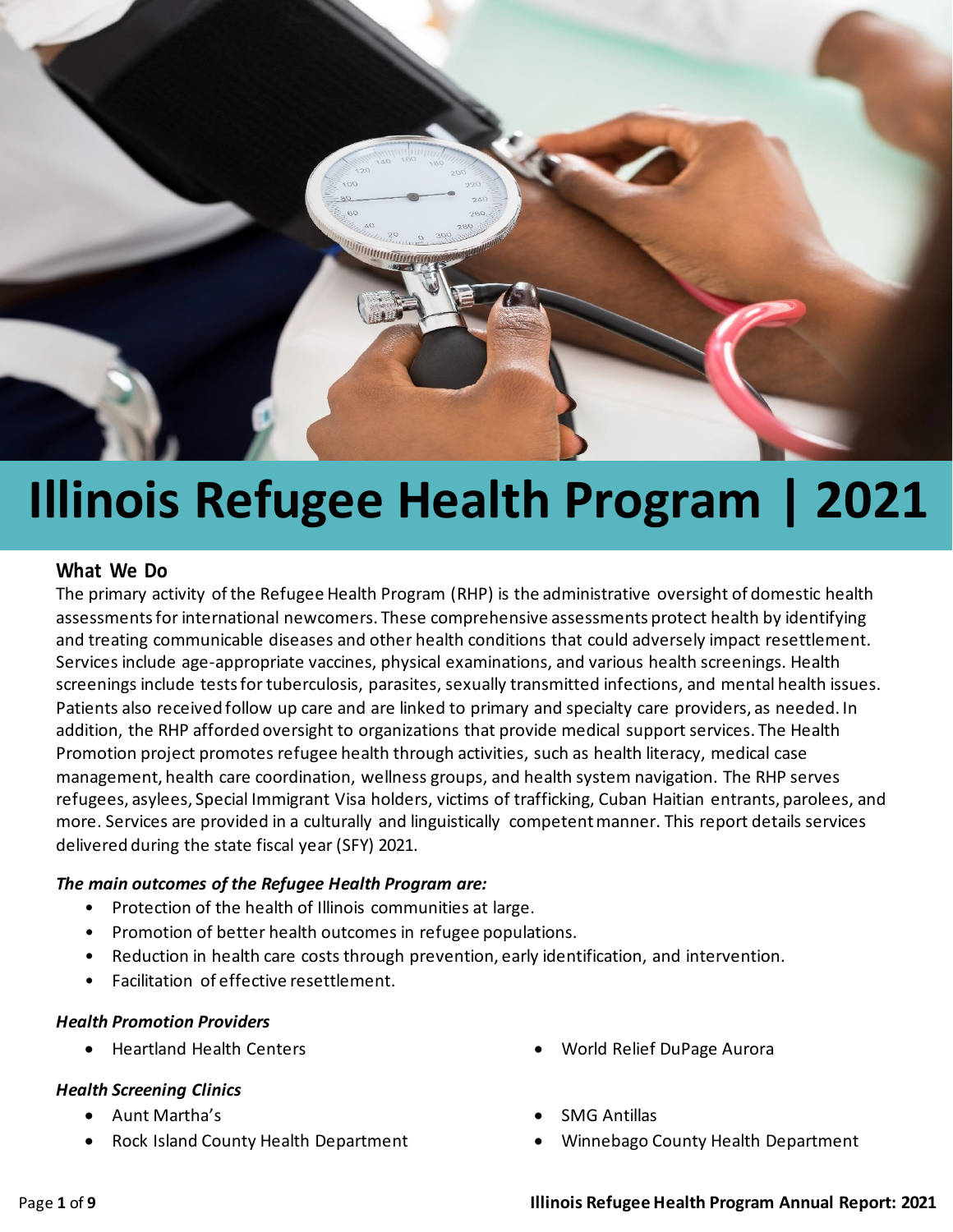### **Year in Review**

#### **Synopsis**

In SFY2021, the Illinois Refugee Health Program witnessed the fewest number of screenings in the last 10 years and possibly the fewest number in the history of the program. This is due, in part, to the after effects of federal policy changes from 2017-2020, which resulted in significantly lower refugee admissions than in prior years. Additionally, the COVID-19 pandemic contributed to a further reduction of newcomersto both the United States and Illinois. It should also be acknowledged that the pandemicplaced a significant strain upon the staff and work of refugee health service providers.

However, despite the obstacles that were encountered, the refugee health program and its partnersrose to meet the challenge. Innovative measures, such as telehealth, virtual care coordination, flexibility in scheduling, virtual monitoring, virtual trainings, increased inter-clinic support, and more were utilized as responses. In the face of ongoing difficulty and uncertainty in what may arise next, the program continued to provide quality screenings and medical support services to "refugees,"one of Illinois' most vulnerable populations.

#### *2021 Program Highlights*

- July 2020: Onboarded a new program administrator (vacant > 1 year).
- December 2020: Refugee vaccine hesitancy and communication strategy townhall.
- February 2021: Refugee mass vaccination strategic planning townhall.
- February 2021: Rock Island County Health Department staff completed onboarding and training new staff.
- March 2021: Rock Island County Health Department reopened the refugee screening clinic (inactive > 1 year).
- June 2021: Completion of refugee pregnancy complications manuscript.

In SFY 2021, the screening program serviced 356 individuals. At the time of screening, 51% of patients maintained an address in Cook County. The patients screened included refugees (67.7%), asylees (23.9%), special immigrant visa holders (7.3%), and parolees (1.1%). This included 167 women and girls, 189 men and boys, and 120 children (<18 years old). The precise range of patient ages were: age < 1 (0.3%), age 1-4 (8.2%), age 5-11(14.%), age 12-17 (11.2%), age 18-39 (42.1%), age 40-64 (21.4%), and age 65 and older (2.8%). The oldest patient who received a screening was 77 years of age. The five nations of origin with the highest number of refugees were the Democratic Republic of the Congo (14.6%), the United Republic of Tanzania (9%), Venezuela (8.4%), Afghanistan (8.2%) and Syria (7.3%). The most frequent non-English languages spoken were Swahili/Kiswahili (28%), Spanish (17%), Arabic (16%), Dari (9%), and Farsi (6%).

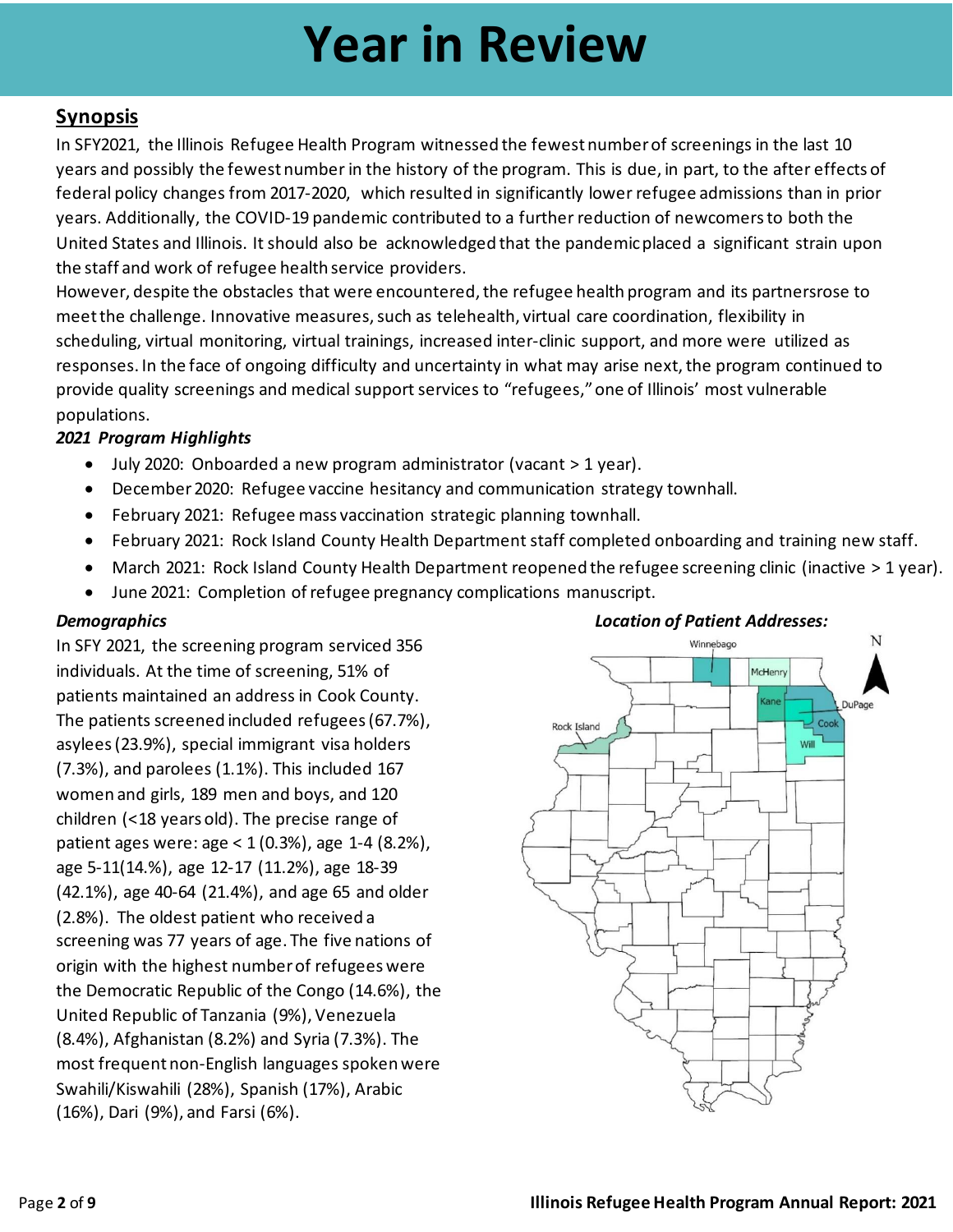#### *Medical Conditions*

The greatest number of medical conditions diagnosed overseas were related to the cardiovascular and endocrine systems. The top five referral types by Illinois' refugee health screening clinics were for primary care, optometry, dental, hearing, and pediatrics. During this period, 921 vaccines were administered and on average each patient received three vaccines. Some patients received as many as 11 vaccinations, while approximately 10% did not receive any vaccine. The most frequently provided vaccinations were influenza (16%), Tdap (15%), and the first dose of varicella (11%).

#### *Graphic Representation of Selected Screening Results*

\*Excludes data where a result was pending at the time of reporting.



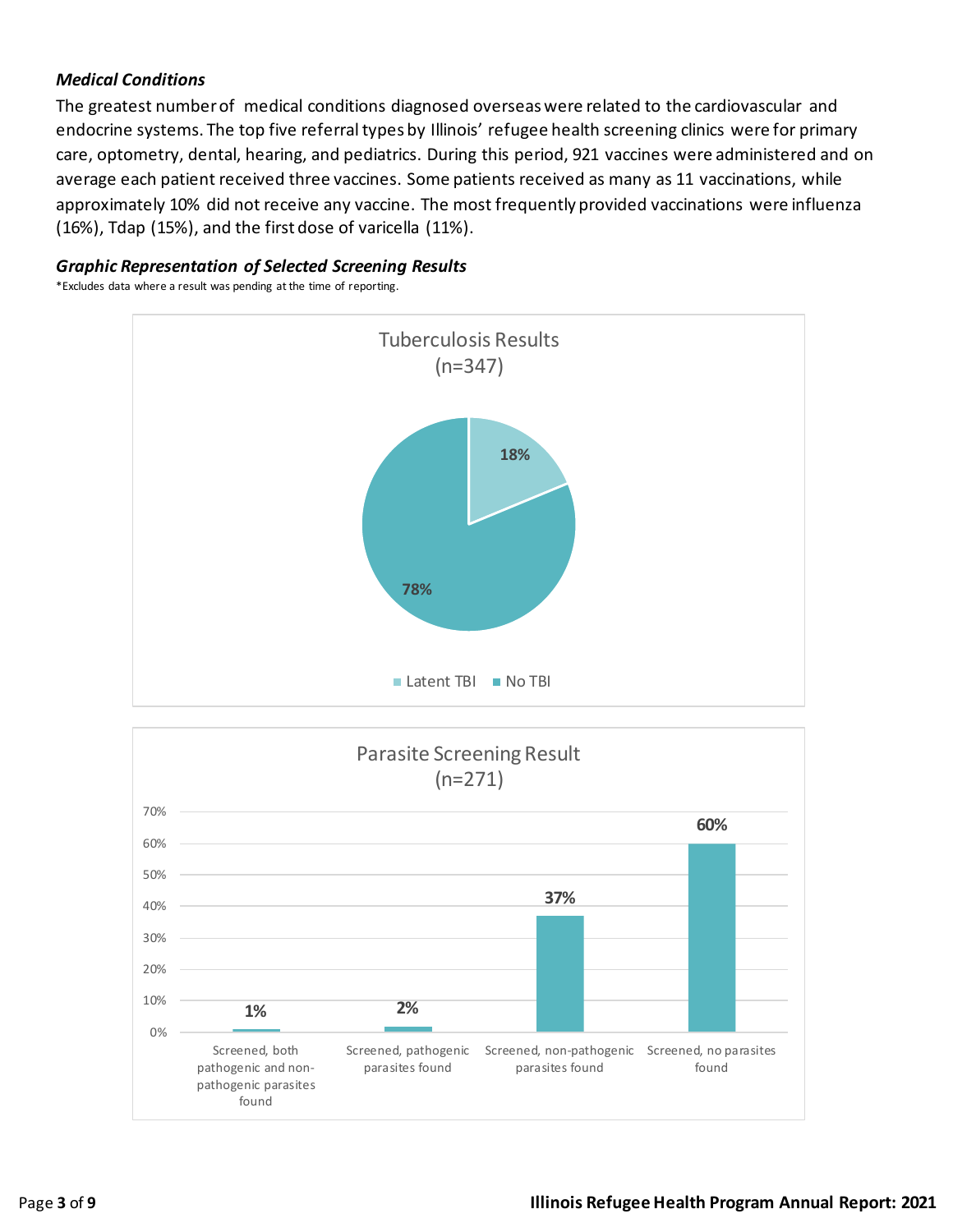#### *Graphic Representation of Selected Screening Results Continued*

\*Excludes data where a result was pending at the time of reporting.



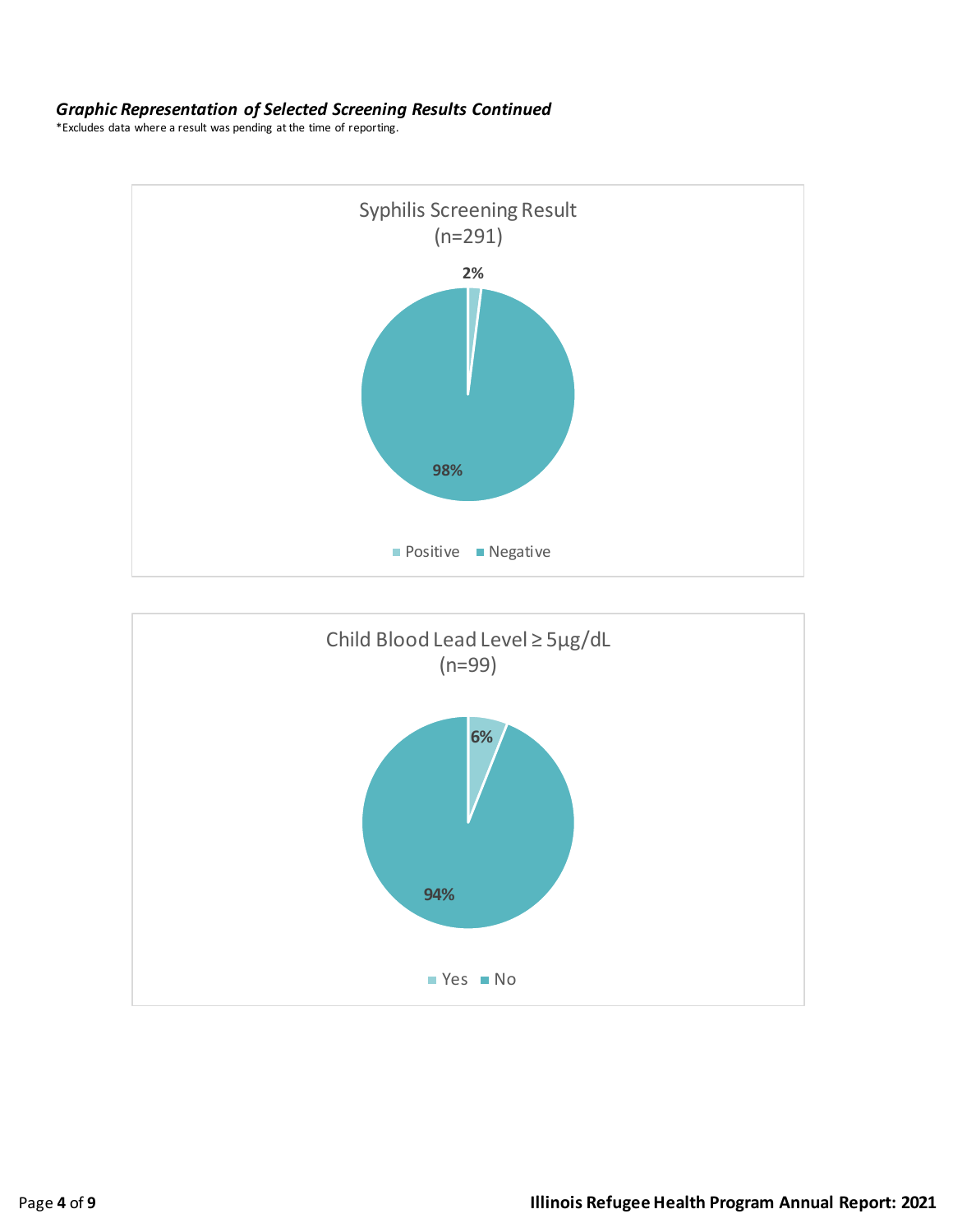#### *Health Screening Indicators*

The Illinois Refugee Health Program screening objectives assist evaluation of the Illinois Refugee Health Assessment of newly arrived refugees. The RHP uses a web-based application, the Refugee Health Assessment Program for Illinois (Re-HAPI), to collect demographic data and screening results from the health assessments. The charts below describe these objectives and the SFY21 performance.

|  |  |  |  |  |  |  | SFY 2021: July 1, 2020-June 30, 2021, Screenings Completed (n=356) |  |
|--|--|--|--|--|--|--|--------------------------------------------------------------------|--|
|--|--|--|--|--|--|--|--------------------------------------------------------------------|--|

#### **Health Screening Rate**

| <b>Performance Goal</b>                                                                               | <b>Indicators Used</b>                                                | <b>Measure</b>                     |      | <b>Objective SFY21 Average</b> |
|-------------------------------------------------------------------------------------------------------|-----------------------------------------------------------------------|------------------------------------|------|--------------------------------|
| Heath assessments are<br>"completed" for eligible<br>clients within 90 days<br>of their U.S. arrival. | Comparison of U.S.<br>arrival date and<br>completed<br>screening date | (%) of clients seen within 90 days | 100% | 94%                            |
| Heath assessments are<br>completed for eligible<br>clients within 30 days of<br>their U.S. arrival.   | Comparison of U.S.<br>arrival date and<br>completed<br>screening date | (%) of clients screened=<30 days   | 85%  | 61%                            |

#### *PhysicalExaminations*

| <b>Performance Goal</b>     | <b>Indicators Used</b> | <b>Measure</b>                |      | <b>Objective SFY21 Average</b> |
|-----------------------------|------------------------|-------------------------------|------|--------------------------------|
| Physical exams are          | Presence of height,    | Percent of clients<br>with a  | 100% | 100%                           |
| performed on clients        | weight, or blood       | screening<br>completed<br>who |      |                                |
| during the initial domestic | pressure/Total of      | received a physical<br>exam   |      |                                |
| health assessment           | screenings             | based on the indicators.      |      |                                |
| screening.                  | completed.             |                               |      |                                |

#### **I***mmunizations*

| <b>Performance Goal</b>  | <b>Indicators Used</b> | <b>Measure</b>              |     | <b>Objective SFY21 Average</b> |
|--------------------------|------------------------|-----------------------------|-----|--------------------------------|
| Immunization series is   | Number of clients      | Percent of clients with a   | 98% | 90%                            |
| initiated or continued   | receiving a            | screening completed who had |     |                                |
| according to recommended | vaccination/Total      | at least one immunization.  |     |                                |
| immunization schedules.  | number of clients      |                             |     |                                |
|                          | with screenings        |                             |     |                                |
|                          | completed.             |                             |     |                                |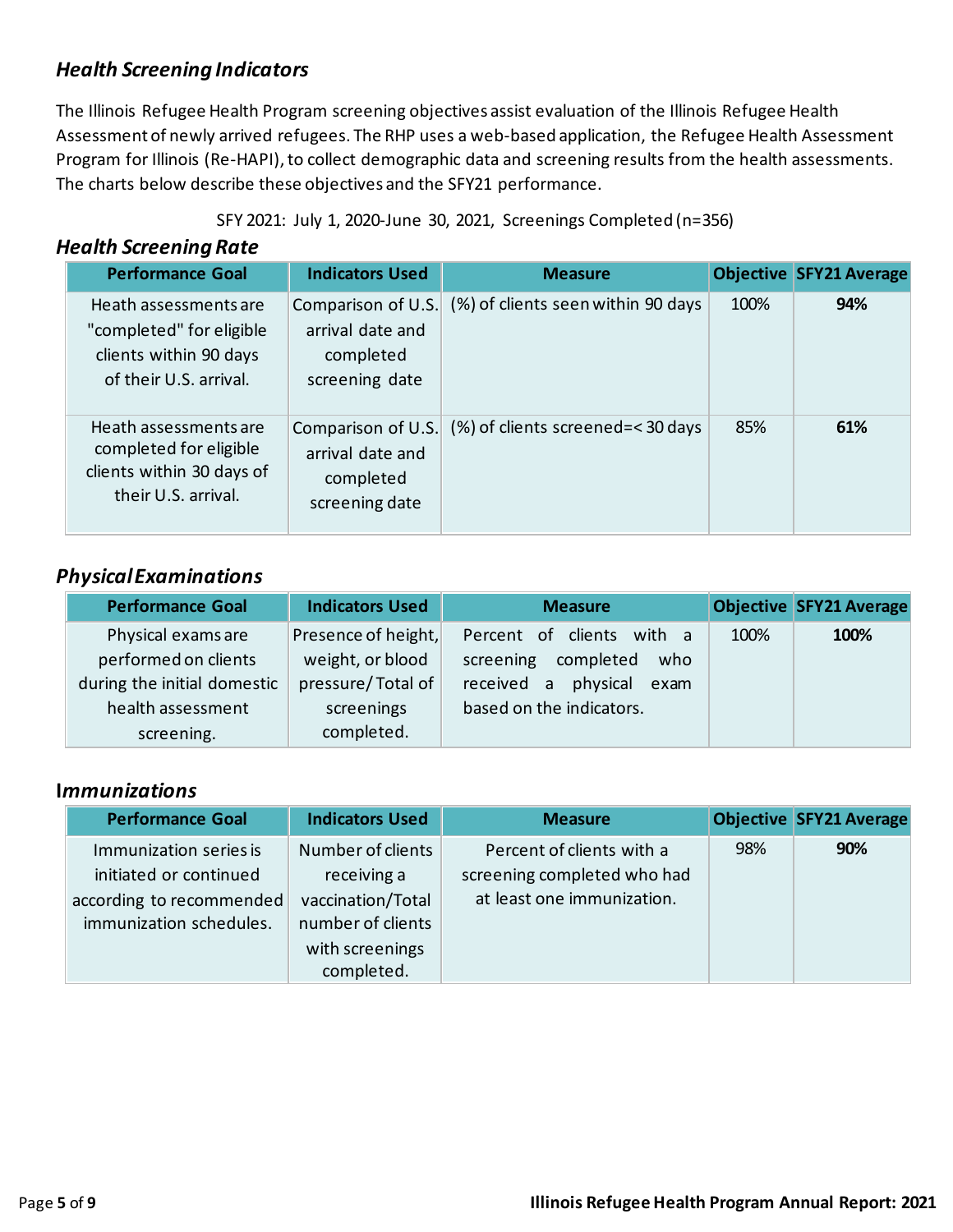#### *Hepatitis B*

| <b>Performance Goal</b>  | <b>Indicators Used</b> | <b>Measure</b>                 |      | <b>Objective SFY21 Average</b> |
|--------------------------|------------------------|--------------------------------|------|--------------------------------|
| Hepatitis B screening is | Hepatitis B (HBsAg)    | Percent of clients with a      | 100% | 100%                           |
| completed for eligible   | negative or positive   | screening completed who        |      |                                |
| clients.                 | box checked / Total    | received a Hepatitis B surface |      |                                |
|                          | number of              | antigen test.                  |      |                                |
|                          | screenings             |                                |      |                                |
|                          | completed.             |                                |      |                                |

#### *Lead Screening*

| <b>Performance Goal</b>                                                 | <b>Indicators Used</b>                                                                   | <b>Measure</b>                                                                                                                                                       |     | <b>Objective SFY21 Average</b> |
|-------------------------------------------------------------------------|------------------------------------------------------------------------------------------|----------------------------------------------------------------------------------------------------------------------------------------------------------------------|-----|--------------------------------|
| Lead screening for children<br>between 6 months and 16<br>years of age. | recorded (not<br>pending) / Total<br>screenings among<br>6 months-16 years<br>of<br>age. | Blood lead level is   Percent of clients (aged 6 months-<br>16 years at first screening date)<br>with a screening completed who<br>were screened for lead poisoning. | 95% | 95%                            |

#### *Tuberculosis (TB)*

| <b>Performance Goal</b>                                                                   | <b>Indicators Used</b>                                                                                                                                           | <b>Measure</b>                                                                                                             |      | <b>Objective SFY21 Average</b> |
|-------------------------------------------------------------------------------------------|------------------------------------------------------------------------------------------------------------------------------------------------------------------|----------------------------------------------------------------------------------------------------------------------------|------|--------------------------------|
| Tuberculosis screening<br>completed for eligible<br>clients.                              | Tuberculin skin test<br>measurement, IGRA<br>result indicated or<br>chest X-ray<br>='Yes'/ Total of<br>screenings<br>completed.                                  | Percent of clients with TB<br>screening.                                                                                   | 100% | 100%                           |
| TB follow-up occurs for<br>clients who require<br>additional testing and/or<br>treatment. | Chest X-ray 'Yes' or<br>TB follow $up = 'Y'$ or<br>referral to TB<br>program)/Total<br>number of<br>refugees receiving<br>'positive' results<br>from TB testing. | Percent of clients with a<br>positive TB screening result<br>who received a chest X-ray or<br>were referred for follow up. | 90%  | 100%                           |

### *Complete Blood Count*

| <b>Performance Goal</b>                      | <b>Indicators Used</b>                                                                          | <b>Measure</b>                                                 |      | <b>Objective SFY21 Average</b> |
|----------------------------------------------|-------------------------------------------------------------------------------------------------|----------------------------------------------------------------|------|--------------------------------|
| A complete blood count<br>(CBC) is obtained. | Box for CBC with<br>differential done<br>checked/Total<br>number of<br>screenings<br>completed. | Percent of clients with a<br>screening completed had<br>a CBC. | 100% | 100%                           |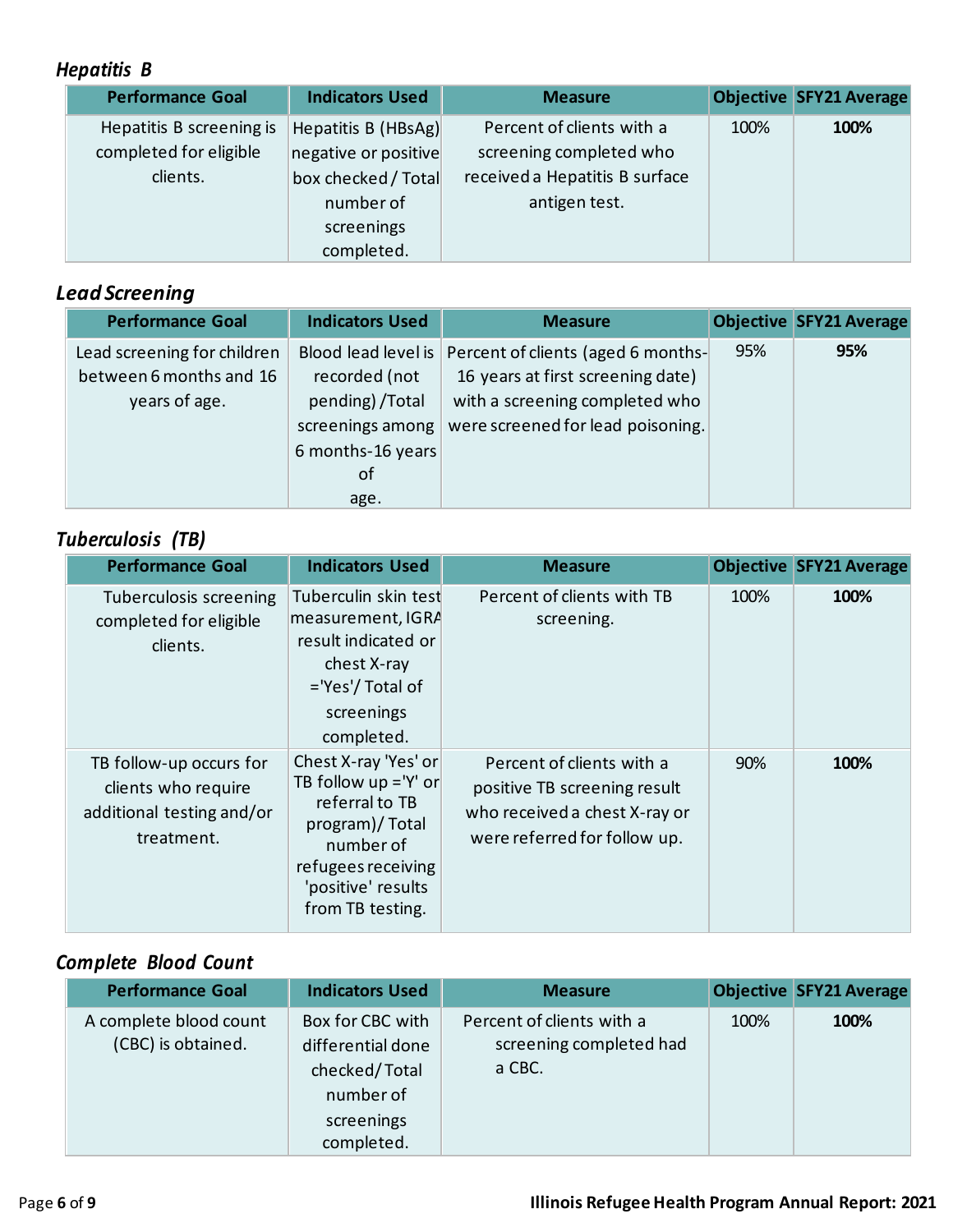### *Syphilis*

| <b>Performance Goal</b>         | <b>Indicators Used</b> | <b>Measure</b>                        |      | <b>Objective SFY21 Average</b> |
|---------------------------------|------------------------|---------------------------------------|------|--------------------------------|
| Syphilis screening is           | Syphilis negative or   | Percent of clients $\geq$ 15 years of | 100% | 100%                           |
| completed for clients $\geq 15$ | Positive box           | age with a screening completed        |      |                                |
| years of age.                   | checked / Total        | were also screened for syphilis.      |      |                                |
|                                 | number of              |                                       |      |                                |
|                                 | screenings             |                                       |      |                                |
|                                 | completed in clients   |                                       |      |                                |
|                                 | $\geq$ 15 years.       |                                       |      |                                |

#### *Intestinal Parasites*

| <b>Performance Goal</b>       | <b>Indicators Used</b> | <b>Measure</b>                     |     | <b>Objective SFY21 Average</b> |
|-------------------------------|------------------------|------------------------------------|-----|--------------------------------|
| Intestinal parasite screening | Any (presumptive       | Percent of eligible clients with a | 90% | 79%                            |
| or presumptive treatment is   | treatment, no          | screening completed who were       |     |                                |
| completed for eligible        | parasites found,       | screened or presumptively treated  |     |                                |
| clients.                      | non-pathogenic         | for parasitic infections.          |     |                                |
|                               | parasites found,       |                                    |     |                                |
|                               | pathogenic             |                                    |     |                                |
|                               | parasites found)       |                                    |     |                                |
|                               | box checked / All      |                                    |     |                                |
|                               | clients where          |                                    |     |                                |
|                               | overseas treatment     |                                    |     |                                |
|                               | does not               |                                    |     |                                |
|                               | equal "Yes."           |                                    |     |                                |

#### *HIV*

| <b>Performance Goal</b>                             | <b>Indicators used</b>                                                                                             | <b>Measure</b>                                                                      |     | <b>Objective SFY21 Average</b> |
|-----------------------------------------------------|--------------------------------------------------------------------------------------------------------------------|-------------------------------------------------------------------------------------|-----|--------------------------------|
| HIV screening is completed<br>for eligible clients. | HIV negative or<br>Positive box<br>checked/Total<br>number of<br>screenings<br>completed in clients<br>aged 13-64. | Percent of clients with a<br>screening completed who were<br>also screened for HIV. | 90% | 98%                            |

#### *I-693 Completion*

| <b>Performance Goal</b>    | Indicators used | <b>Measure</b>                    |     | <b>Objective SFY21 Average</b> |
|----------------------------|-----------------|-----------------------------------|-----|--------------------------------|
| I-693 adjustment of status | $I-693$         | Percent of clients with completed | 90% | 42%                            |
| completion                 | completed box   | adjustment of status that occurs  |     |                                |
|                            | checked in      | one year after arrival.           |     |                                |
|                            | ReHAPI.         |                                   |     |                                |
|                            |                 |                                   |     |                                |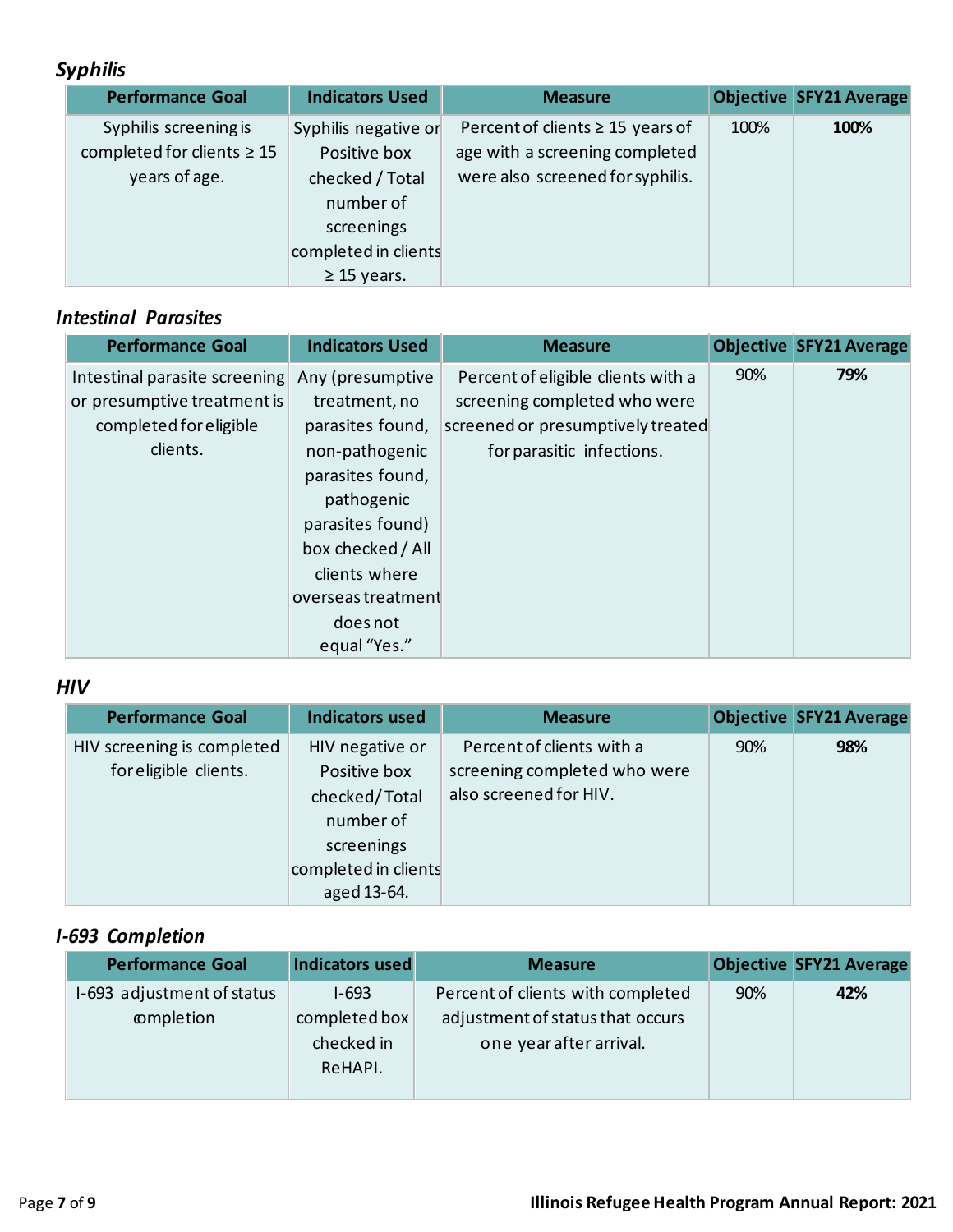### **At a Glance: Health Screening**